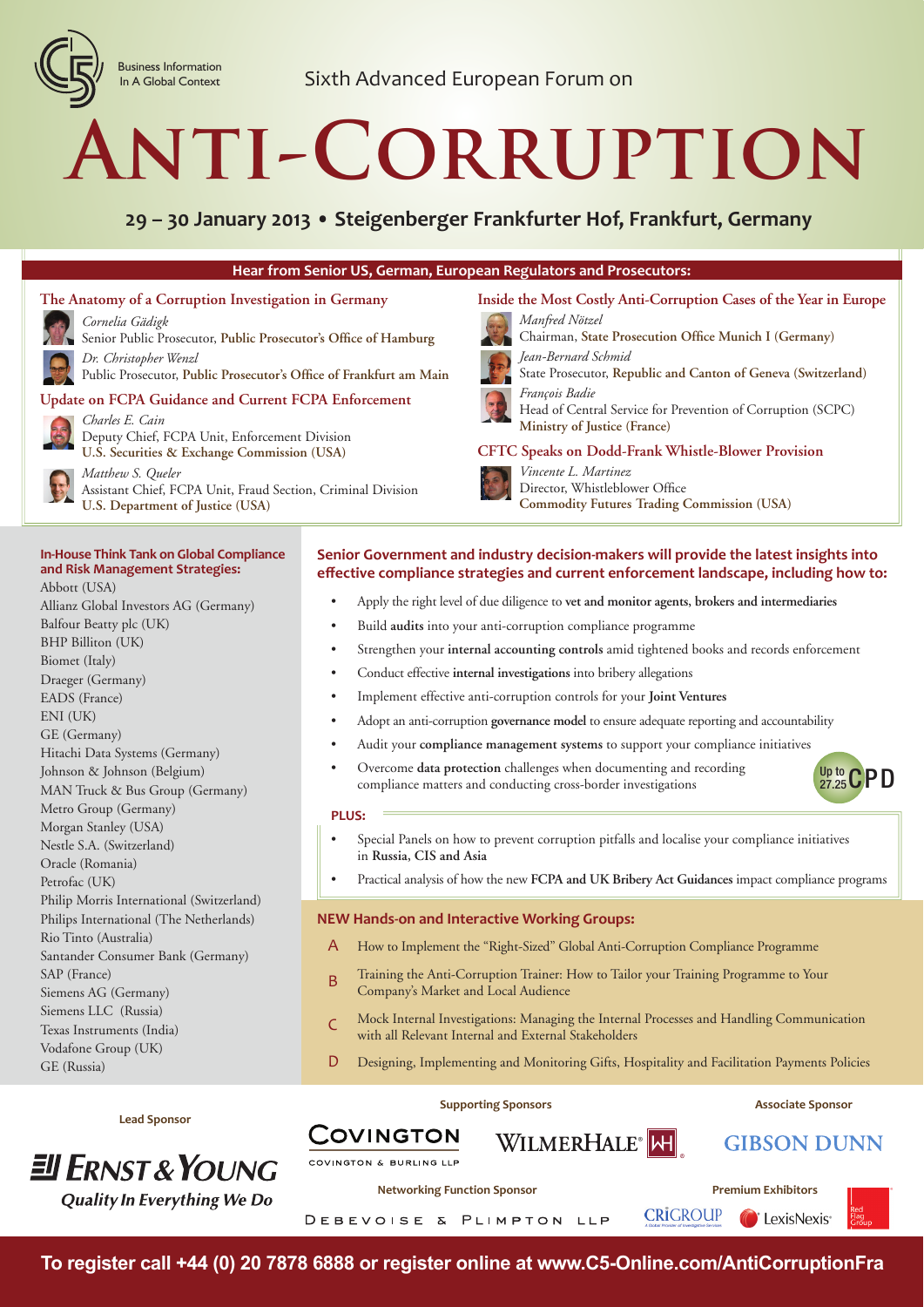### *"Great! Inspiring presentations and speakers and great networking opportunity"*

Head of Compliance & Sustainability, Damco, European Anti-Corruption in Frankfurt

*E* very January, hundreds of in-house counsel, ethics and compliance executives, forensic accountants, internal auditors, white collar crime and anti-corruption lawyers from around the globe choose to attend the most advanced and comprehensive anti-corruption event on the market in Europe.

#### *Uncompromising, relevant and hard-hitting, dispensing the latest insights, best practice and "need to know" information, the 2013 agenda delivers unrivalled opportunities for practical learning, knowledge sharing and benchmarking*

Now in its sixth successful year, **C5's Forum on Anti-Corruption**, back in Frankfurt by popular demand, delivers a programme designed, through in-depth industry research, to respond to your specific anti-corruption compliance challenges.

With both the U.S. and German governments' emphasis on holding individuals executives accountable, and the effects of the whistleblower rewards created by the Dodd-Frank Act, it is certain that the number of executives prosecuted for bribery will rise over the next few years. Furthermore, if more executives take their chances in court instead of settling cases, as companies have historically done, the likelihood of future convictions and jail sentences is set to increase in 2013 and beyond.

Arguably, it is now more vital than ever to have robust anti-corruption programmes in place – and have evidence that the programmes are operating effectively. Anti-Corruption and FCPA enforcement continues to be a priority for prosecutors on both sides of the Atlantic. Designing policies and systems of controls on paper has not been difficult, the real challenges lie in checking and ensuring that expectations on what your programmes were designed for are actually being met on the ground and are working to effectively address and mitigate potential corruption risks.

#### Benefit from new sessions and topics offered in 2013!

- *The DOJ's FCPA Guidance:* How to upgrade your compliance programme
- *Morgan Stanley's declination:* What does effective anti-corruption compliance look like?
- *Anti-Corruption Governance Model:* Creating and maintaining adequate reporting lines to ensure the accountability of the General Counsel and Chief Compliance Officer
- *Anti-Corruption Compliance Structures:* How to create a "right-sized" programme
- *Criminal exposure for the company and its executives when operating overseas:* What a system of internal controls, which provides "reasonable assurances that its employees were not bribing government officials" looks like
- *The Most Costly Anti-Corruption Cases of the Year in Europe:* Learn about the facts, understand the defence strategies and the mechanics of the defence used to challenge the provisions of the law
- *Building your defence and cooperating with prosecutors:* Contrasting defence strategies against bribery and corruption allegations

First Time on the Programme – Hear from and network with: Manfred Nötzel, Chairman, State Prosecution Office Munich I (Germany)

#### *The U.S. DOJ and SEC Global Enforcement Priorities*

Don't Miss the panel on the FCPA Guidance and other developments with **Mr. Matthew S. Queler**, Criminal Division, Department of Justice, and **Mr. Charles E. Cain**, FCPA Unit, Enforcement Division, U.S. Securities & Exchange Commission.

#### *Reassessing your Core Business Areas for Risks and Reviewing Your Anti-Corruption Compliance Programmes to ensure that they are tuned to your Evolving Risks*

Learn how global organisations are revisiting their risks profiles and doing more focused reviews on areas of exposure. Industry leaders will share practical advice and insight on how to test compliance programmes, detect whether they have properly captured bribery and corruption risks and set up adequate procedures and controls to mitigate risks within specific industry sectors.

Complete and refine your conference experience with these acclaimed Interactive Working Groups:

#### Monday 28<sup>th</sup> January 2013

- **A How to Implement the "Right-Sized" Global Anti-Corruption Compliance Programme: A Practical Guide on Effective Structures, Internal Controls, Risk Management and How to Meet Regulators' Expectations**
- **B Training the Anti-Corruption Trainer: How to Tailor your Training Programme to Your Company's Market and Local Audience**

Thursday 31<sup>st</sup> January 2013

- **C Mock Internal Investigations: Practical Insights on How to Effectively Manage the Internal Processes and Handle Communication with all Relevant Internal and External Stakeholders**
- **D Designing, Implementing and Monitoring Gifts, Hospitality and Facilitation Payments Policies: Taking the Compliance off the Paper and Ensuring its Adherence on the Ground**

This conference has limited space and sells out every year. Be sure to reserve your space by calling **+44 (0) 20 7878 6888**, faxing your registration form to **+44 (0) 20 7878 6885** or registering at **www.C5-Online.com/AntiCorruptionFra**

*"Very useful and informative. Good insight into trends particularly the regulators perspective."* VP International Compliance, NBC Universal, European Anti-Corruption in Frankfurt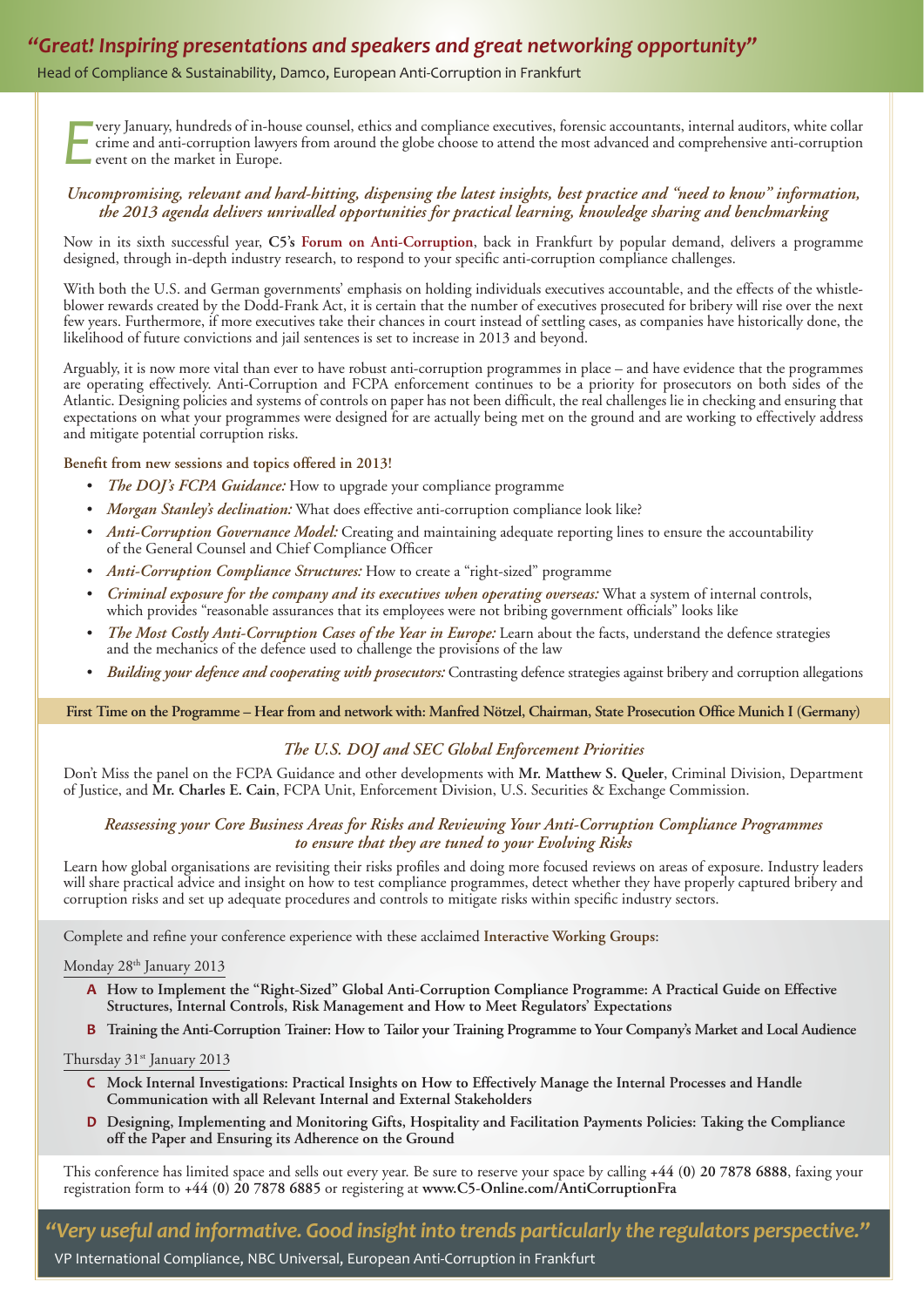#### **Pre Conference Interactive Working Groups Monday, 28th January 2013**

 $09:00 - 12:30$ 

A How to Implement the "Right-Sized" **Global Anti-Corruption Compliance Programme**: A Practical Guide on Effective Structures, Internal Controls, Risk Management and How to Meet Regulators' Expectations

 $13:30 - 17:00$ 

B **Training the Anti-Corruption Trainer**: How to Tailor your Training Programme to Your Company's High Risk Markets and Local Audience

#### **Main Conference Day One | Tuesday, 29th January 2013**

- 8:30 Opening Remarks from the Co-Chairs
- 8:45 Minimising Third Party Risks: How to Apply the Right Level of Due Diligence based on the Type of Third Party
- 9:45 German Prosecutors Keynote The Anatomy of a Bribery Investigation
- 10:30 Morning Refreshments
- 10:45 Inside the Most Costly Anti-Corruption Cases of the Year in Europe and Lessons Learned for Compliance
- 11:45 How to Test your Compliance Programme and Detect Weaknesses before the Authorities
- 12:45 Networking Lunch
- 14:00 Update on The FCPA Guidance and Other Notable US Foreign Corrupt Practices Act Developments
- 15:15 Ensuring UK Bribery Act Compliance Post-Guidance
- 16:15 Afternoon Refreshments
- 16:30 Strategic Discussion on the Role of the General Counsel and Chief Compliance Officer: How to Adopt and Maintain a Governance and Organisational Model to ensure Adequate and Efficient Reporting and Accountability
- 17:15 Auditing Your Compliance Management Systems to Support Your Compliance Initiatives
- 18:15 Conference Adjourns

18:15 Networking Drinks Reception hosted by DEBEVOISE & PLIMPTON LLP

#### Main Conference Day Two | Wednesday, 30<sup>th</sup> January 2013

- 8:30 Opening Remarks from the Co-Chairs
- 8:45 FOCUS ON ASIA Uncovering Corruption Risks in Joint Ventures in Asia: How to Minimise your Exposure and Maintain an Effective Control
- 9:45 FOCUS ON RUSSIA & CIS How to Localise Your Global Anti-Corruption Efforts for your Russia and CIS Operations
- 10:45 Morning Refreshments
- 11:00 Overcoming Data Protection Challenges when Documenting and Recording Compliance Matters and Conducting Cross-Border Investigations
- 11:45 Building the Defence: Contrasting Multi-Jurisdictional Defence Strategies Against Bribery and Corruption Allegations
- 13:00 Networking Lunch
- 14:15 Impact of Dodd-Frank Whistle-Blower Provision on FCPA Enforcement in Light of The First Reward
- 15:00 Minimising the Risk of Books and Records Violations: How to Maintain Adequate Anti-Corruption Internal Controls
- 16:00 Afternoon Refreshments
- 16:15 Tailoring Compliance Procedures for Mittelstand Companies to Minimise Rising Corruption Risk Exposure in International Business Operations
- 16:45 Chairs' Closing Remarks and Conference Ends

#### **Post Conference Interactive Working Groups Thursday 31st January 2013**

 $9:00 - 12:30$ 

 C **Mock Internal Investigations:** Practical Insights on How to Effectively Manage the Internal Processes and Handle Communication with all Relevant Internal and External Stakeholders

 $13:30 - 17:00$ 

 D Designing, Implementing and Monitoring a Robust **Gifts, Hospitality and Facilitation Payments Policy**: Taking Compliance off the Paper and Ensuring its Adherence on the Ground



**To register call +44 (0) 20 7878 6888 OR fax +44 (0) 20 7878 6885** 3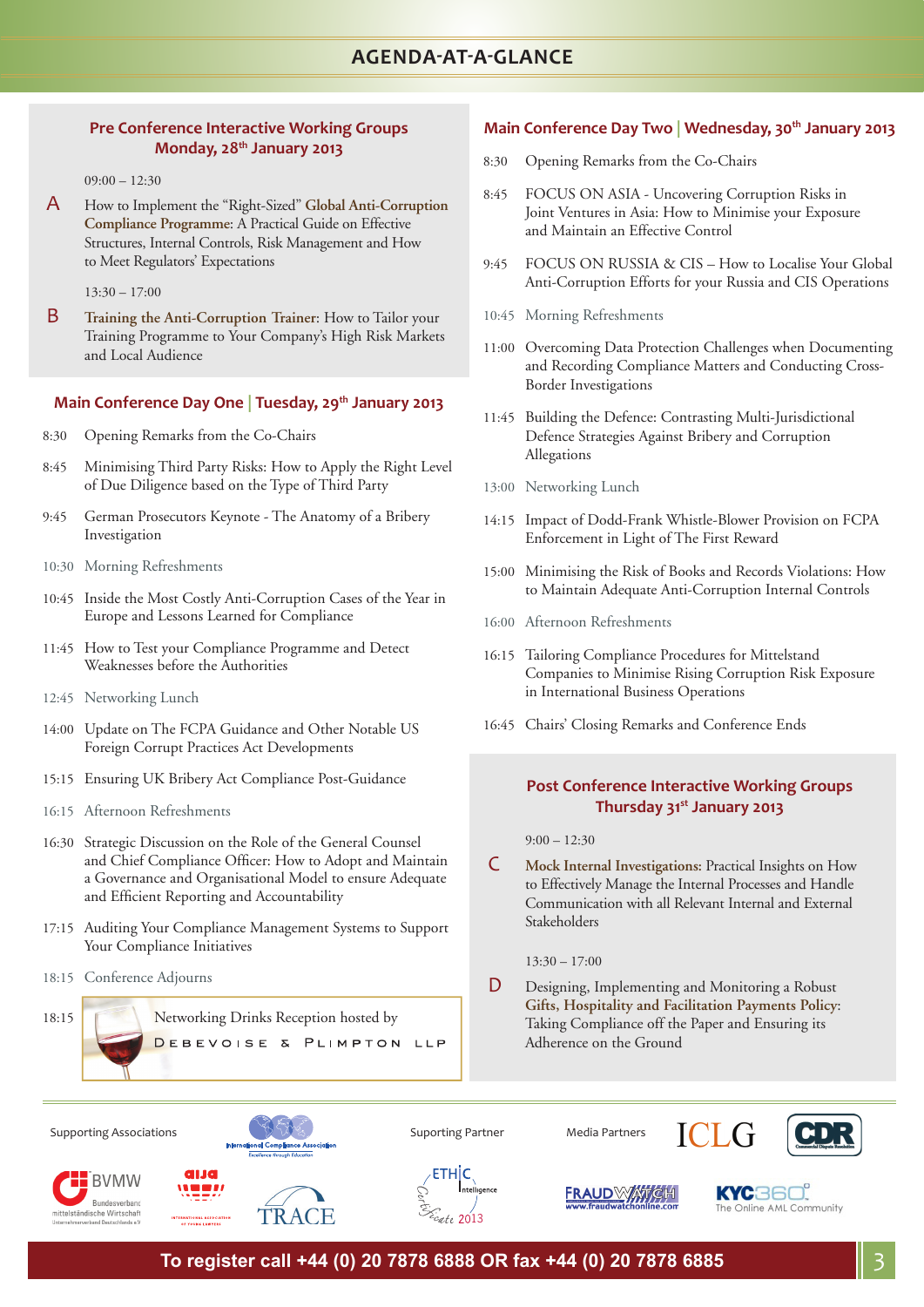## Pre-Conference Interactive Working Groups | Monday, 28<sup>th</sup> January 2013

**09:00 – 12:30** A **How to Implement the "Right-Sized" Global Anti-Corruption Compliance Programme: A Practical Guide on Eff ective Structures, Internal Controls, Risk Management and How to Meet Regulators' Expectations**

#### *David Walters*

Division Counsel, Global Anti-Corruption and Product Protection, Legal Regulatory and Compliance, **Abbott (USA)**

*Cornelius Görts, LL.M.* Legal & Compliance, **Santander Consumer Bank AG (Germany)**

*Patrick Späth* Counsel, **WilmerHale (Germany)**

#### *Dr. Martin Schulte, LLM* Head of Capital Markets, Solicitor of England & Wales **Association of Foreign Banks in Germany (Germany)**

*In this practical and exclusive benchmarking session, the leaders will walk you through various options of compliance programme structures. You will be able to analyse the pros and cons of each structure so that you can choose what works best for your organisation. To make the most of your participation in the working group, bring your sample policies, internal controls and organisation charts to compare with your peers in the view to enhancing your existing compliance programme. Topics include:*

- The components of an effective compliance programme industry specific considerations vs. general best practices
- New Government expectations as per guidance from
- recent settlement agreements including *Johnson & Johnson*, *Pfizer* - the *Morgan Stanley* and *Tyco* declinations
- Identifying your company's risk areas based on countries, industry sector, size of your organisation and exposure to third parties
- Making the case for devoting more resources to compliance overseas
- Reviewing and upgrading policies to ensure compliance with more rigorous local and global compliance standards
- Building an anti-corruption compliance programme that meets the requirements of the FCPA, the UK Bribery Act, the German Law and integrates local laws
- Assigning local "ownership" of the programme and setting the "tone at the top"
- Implementing effective whistle-blower and reporting procedures with local language capabilities
- Developing guidelines for dealing with local government officials, including employees of state-owned companies how do you factor the recent ruling by Germany's Supreme Court on self-employed Doctors in your entire policy?
- Overcoming cultural and legal challenges in rolling out a compliance and ethics culture in high risk markets
- How to efficiently utilise limited resources when training employees on a global scale
- Adapting the training to the role of the employee balancing in-depth training sessions with basics
- Securing local management buy-in

# **13:30 – 17:00** B **Training the Anti-Corruption Trainer: How to Tailor your Training Programme to Your Company's High Risk Markets and Local Audience**

*Tamara Northcott* Head of Anti-Bribery & Compliance, **Vodafone Group (UK)**

#### *Dr. Philippe Kiehl*

Compliance Manager – Sales Region Northern and Southern Europe, Part Southern Europe (TXS) **MAN Truck & Bus AG (Germany)**

*This new working group offers you a unique opportunity to benchmark your training practices against those of your peers. You will learn how to develop an effective training curriculum tailored to your audience and their needs. More importantly, through practical exercises you will gain the tools on how to train the "trainers" to ensure that they are qualifi ed and capable of tailoring training curriculum to the relevant audience. The leaders of the working groups will share with you proven strategies they implement on how to conduct and lead trainings that resonate with employees on the ground and third parties so that*  they can detect and report red flags within their area of responsibility. *Topics to be covered include:*

- Designing a training programme that will work for your organisation: How to choose a programme and format; face to face, e-learning etc?
	- tailoring your training programmes to location, business function and risks
	- the extent to which local managers are the best trainers
- How to get the training message right for sales and marketing vs. finance and accounting vs. legal, audit, and regulatory vs. procurement, logistics and operational management
- Weighing the need for cost effectiveness against the value of training
- Integrity training: Creating awareness among employees and third parties that their decisions have ethical consequences
- The importance of pre-testing before the training to assess the initial knowledge level of the trainees
- Tailoring training programmes for your suppliers, distributors, agents and other third parties to add value to the company - how you can use cultural influences to get the message across
- Measuring the effectiveness of your training: How soon to follow up and questionnaires designed to highlight training shortcomings
- Keeping training fresh and current through annual certifications and refreshers
- Using training sessions as part of your monitoring tools

### *"Very valuable, covered a lot of interesting topics."*

VP & General Counsel, Wallenius Wilhelmsen Logistics AB, European Anti-Corruption in Frankfurt

### **AN ADVANCED CONFERENCE DESIGNED FOR**

- Governance & Sustainable

- $\checkmark$  Ethics & Compliance Officers
- $\checkmark$  Vice Presidents and Directors of:
	- Corporate Responsibility - International Contracts
	- Corporate Compliance
	- Legal Affairs
	- Internal Audit

- Business Conduct  $\checkmark$  Accounting & Consulting Firms - Investigations & Forensic

Investment

- Transactions

- $\checkmark$  General Counsel
- $\checkmark$  Private practice lawyers specialising in:
	- Corporate Governance
	- International Regulation & Compliance
	- White Collar Crime
	- Investigations
- **To register call +44 (0) 20 7878 6888 OR fax +44 (0) 20 7878 6885**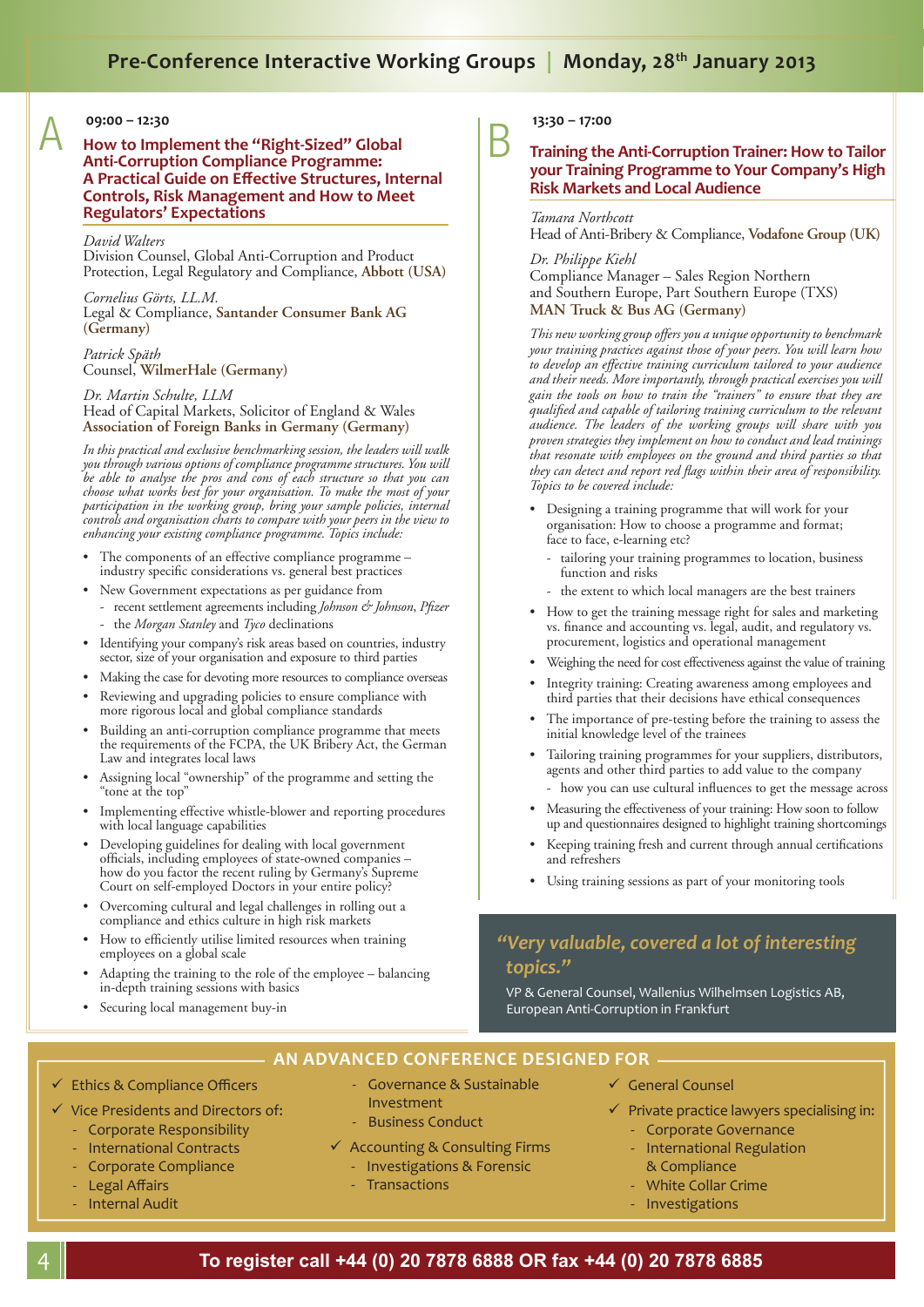### Main Conference – Day One | Tuesday, 29<sup>th</sup> January 2013

#### 8:30 **Opening Remarks from the Conference Co-Chairs**

*Caroline Visser*

Vice-President – Global Head, Fraud and Compliance Services, Philips Internal Audit, **Philips International (The Netherlands)**

*Dr. J.F. Hannes Meckel* General Counsel, **General Electric (Germany)**

#### 8:45 **Minimising Third Party Risks: How to Apply the Right Level of Due Diligence based on the Type of Third Party**

*Karl Boonen*

Senior Director Business Practices and Compliance EMEA & Canada, **Johnson & Johnson (Belgium)** 

*Dr. Antonie Wauschkuhn* Head of Compliance Discipline & Integrity S**iemens AG (Germany)**

*Jeffrey Cottle* Group Legal Compliance Anti-Corruption and Trade **BHP Billiton (UK)**

#### *David Walters*

Division Counsel, Global Anti-Corruption and Product Protection, Legal Regulatory and Compliance, **Abbott (USA)**

- Build a risk-based third party questioning, categorisation and monitoring model specific to state owned vs. private partners: How to assess risks based on region, industry and local business practices
- Best strategies to deal with high level local authorities which request the use of specified contractors
- Key considerations when using bid advisors, consultants and agents in bidding for public contracts
- Special considerations when the third party is an SOE or government department
- Determining whether there is a fair tendering process? How can you be sure?
- Detecting suspicious use of business consultants abroad
- Uncovering concealed ownership: Understanding laws allowing concealed ownership
- What information can be obtained through the public domain and what information can be relied on: Alternative information gathering tools when publicly accessible information is limited
- Earning a local credibility by investing in the development of the local economy: Success and horror stories

#### 9:45 **German Prosecutors Keynote – The Anatomy of a Bribery Investigation**

*Cornelia Gädigk* Senior Public Prosecutor Public Prosecutor's Office of Hamburg (Germany)

#### *Dr. Christopher Wenzl* Public Prosecutor Public Prosecutor's Office of Frankfurt am Main (Germany)

- Common triggers for investigation and enforcement
- How prosecution of employees, agents, subsidiaries, third parties, distributors is carried out in Germany
- Standards used to evaluate liability of individual employees, corporations and subsidiaries
- The extent to which enforcement at state and federal levels influences the investigation
- What the prosecutors perceive as adequate for international anti-corruption compliance programmes

#### 10:30 Morning Refreshments

#### 10:45 **Inside the Most Costly Anti-Corruption Cases of the Year in Europe and Lessons Learned for Compliance**

#### *Manfred Nötzel* Chairman **State Prosecution Office Munich I (Germany)**

*Jean-Bernard Schmid* State Prosecutor **Republic and Canton of Geneva (Switzerland)**

*François Badie* Head of Central Service for Prevention of Corruption (SCPC) **Ministry of Justice (France)**

*Dr. Roland Steinmeyer* – Panel Moderator Partner & Co-Chair, German Corporate Practice Group **Wilmer Cutler Pickering Hale and Dorr LLP (Germany)**

*This exclusive panel brings together senior prosecutors to discuss the latest anti-corruption investigations against corporations and individuals in Europe and what they reveal about recent trends and patterns in enforcement.*

*The cases covered during this session will be updated to include all high profi le cases resolved by January 2013.* 

- What Safran sentencing reveals about prosecuting companies as well as individuals involved in foreign bribery
- Magyar Telekom and Deutsche Telekom costly consequences of improper payments and falsely recording the payments in the company's books and records
- F1 supremo and improper payment to guarantee the sale of bank BayernLB's stake in F1 – detecting corruption and bribery schemes, hidden and questionable transactions
- MAN SE case prosecution of former executives and subsequent negotiations regarding reimbursement for penalties paid because of corruption
- What precautions to take when using of agents or paying for lobbying services – EnBW investigation
- What does the recent German Supreme Court's decision on self-employed doctors mean to multinational companies
- What professionals are regarded as public officials under the different anti-corruption laws?
- Scope of commercial or "private to private" bribery: How is it being enforced across Europe?

#### 11:45 **How to Test your Compliance Programme and Detect Weaknesses before the Authorities Do**

*Dr. J.F. Hannes Meckel* General Counsel, **General Electric (Germany)**

*Pedro Montoya*  Chief Compliance Officer, **EADS** (France)

*Andrew Hayward* Head of Ethics and Compliance, **Balfour Beatty plc (UK)**

*John Smart* Partner, Head of Fraud Investigation and Dispute Services **Ernst & Young LLP (UK)** 

*Raja Chatterjee* – Panel Moderator Global Head – Anti-Corruption Group **Morgan Stanley (USA)**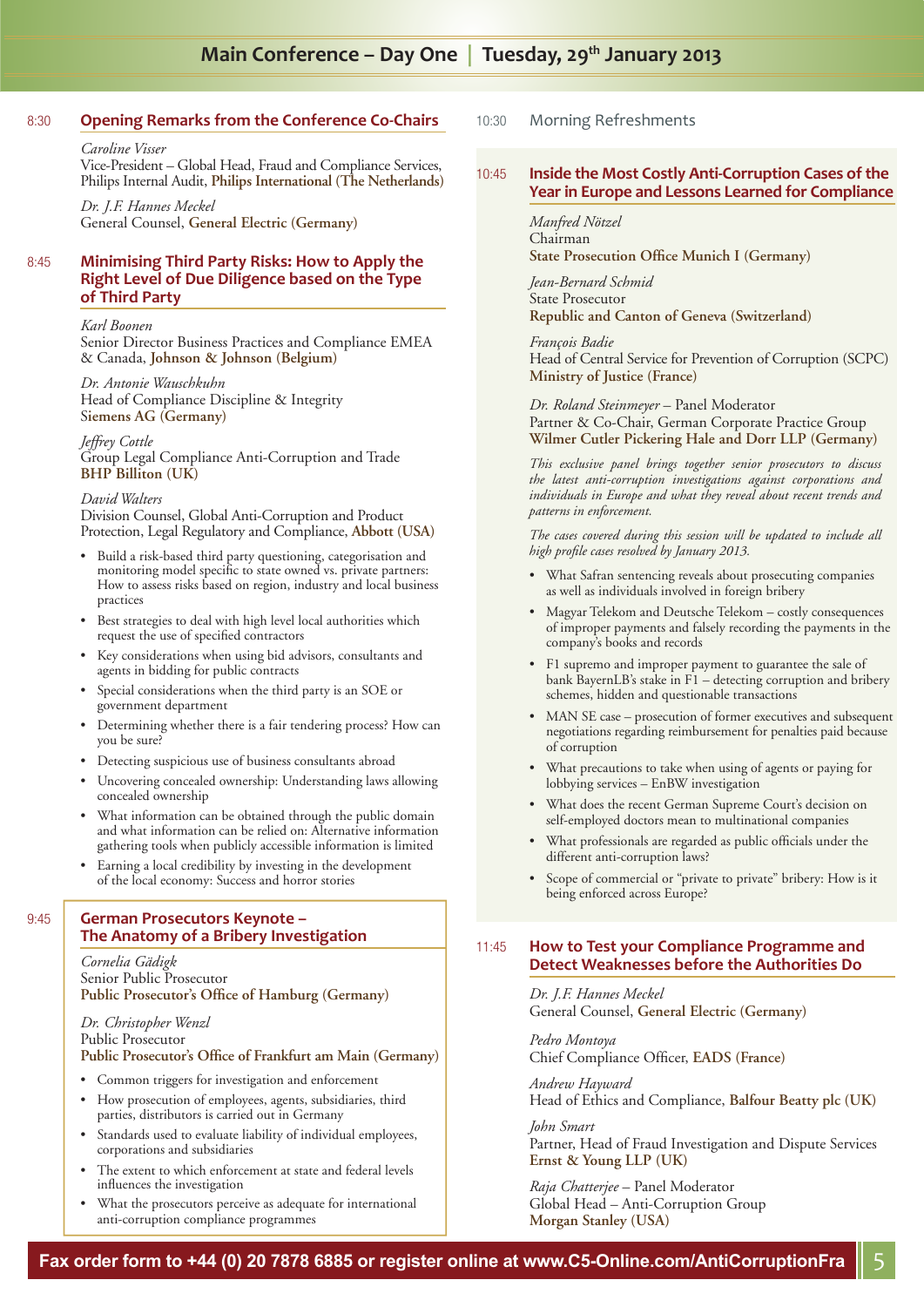### *"The most interesting conference I have attended for a long time"*

#### Business Development Director, SGS Anti-Corruption Services, SGS CTS, Anti-Corruption London Edition, June 2011

- Setting up compliance checks against your existing compliance programmes
- Building your review team and determining who is best to run the review
- Determining how often compliance audits should take place according to your company's specific risk profile
- Installing preventative as well as reactive measures: Encouraging compliant behaviour instead of focusing on investigations and sanctions
- How effective was your implementation of your policy: 5 key points to consider
- How to secure cooperation from your employees and third parties and how to test whether you are getting it
- How do you know what your employees and third parties learn from the programmes and whether the training has settled in to equip them with the tools needed to avoid corruption violations - how many follow up tests after days, weeks, months are enough?
- Who within the organisation does the training and sets up an effective measurement system?
- 12:45 Networking Lunch for Attendees and Speakers

#### 14:00 **Update on The FCPA Guidance and Current US Foreign Corrupt Practices Act Enforcement**

*Charles E. Cain* Deputy Chief, FCPA Unit, Enforcement Division **U.S. Securities & Exchange Commission (USA)**

*Matthew S. Queler* Assistant Chief, FCPA Unit, Fraud Section, Criminal Division **U.S. Department of Justice (USA)**

*Jay Holtmeier* – Panel Moderator Partner, **Wilmer Cutler Pickering Hale and Dorr LLP (USA)**

- Review of high profile FCPA cases of the past twelve months and what lessons learned to improve compliance
- Industry sectors and commercial practices under investigation by the U.S. Department of Justice and the U.S. Securities and Exchange Commission
- SEC "neither-admit-nor-deny" settlement policy
- Latest developments in the interpretation and scope of the FCPA on the meaning of "foreign government official" post guidance
- The focus on FCPA enforcement on individuals, mid-size and smaller public companies

*Attendees will be provided with the opportunity to ask questions directly to Mr. Queler and Ms. Brockmeyer at the conclusion of the panel.* 

#### 15:15 **Ensuring UK Bribery Act Compliance Post-Guidance**

*Michele De Rosa*

Antibribery, Sustainability and Internal Control System Legal Assistance (TLPAS), **ENI (UK)**

*Tamara Northcott* Head of Anti-Bribery & Compliance, **Vodafone Group (UK)**

*Marcelo Cardoso* Group Head of Compliance, **Petrofac (UK)** 

*Robert Amaee*

#### Partner, **Covington & Burling LLP (UK)**

*Former Head of Anti-Corruption and Head of Proceeds of Crime, UK Serious Fraud Office* 

#### *Karolos Seeger* – Panel Moderator Partner, **Debevoise & Plimpton LLP (UK)**

- Risk assessment processes implemented to identify compliance programme's weak points
- Accounting for the private corruption provisions
- Measuring the adequacy of your procedures before they are tested in an investigation
- How to encourage a continuing commitment to compliance despite a lack of UK Bribery Act enforcement
- How specific policies such as third party, gift and hospitality have been taken into consideration
- Steps put in place to ensure a consistent internal communication that affect corporate behaviours toward controlling and reporting wrongdoings
- Circumstances in which sections 1, 3, 6 or 7 of the Act can be used to classify a self-employed doctor as a "foreign public official"
- How "adequate procedures" under the Guidance have been interpreted and used to upgrade internal control systems
- What business functions were required to be revised and has your company done enough?

#### 16:15 Afternoon Refreshments

#### 16:30 **The Role of the General Counsel and Chief Compliance Offi cer: How to Adopt and Maintain a Governance and Organisational Model to ensure Adequate and Effi cient Reporting and Accountability**

*Stephan Mechnig-Giordano* Chief Compliance & Security Officer, Nestle S.A. (Switzerland)

*Neville Tiffen* Global Head of Compliance, **Rio Tinto (Australia)**

*Dr. Thomas Meiers* Compliance Officer, MAN Truck & Bus Group (Germany)

#### *Dr. Benno Schwarz* – Panel Moderator Partner, **Gibson, Dunn & Crutcher LLP (Germany)**

- Identifying the optimal governance structures and organisation of compliance and legal functions for each unique business model
- Ensuring that General Counsel and Chief Compliance Officers maintain their independence while trustfully working together and avoiding overlaps and gaps
- Setting up the right reporting lines to ensure a better oversight over complex businesses and create leverage in the compliance community
- Current status of European law on senior executives' corporate compliance and duties of office:
	- General and specific duties of office
	- Sanctions in case of violations of duties of office (civil and criminal)
	- Are "adequate procedures" available as a defence for individuals?
- Overcoming challenges in maintaining good communication lines and coordinating global legal and compliance organisations and teams located around the world
- Effective Communication with the Board of Management and Supervisory Board /Board of Directors to maximise mutual understanding, support and buy-in
- Establishing and maintaining an effective system of internal controls to detect potential deficiencies and timely address them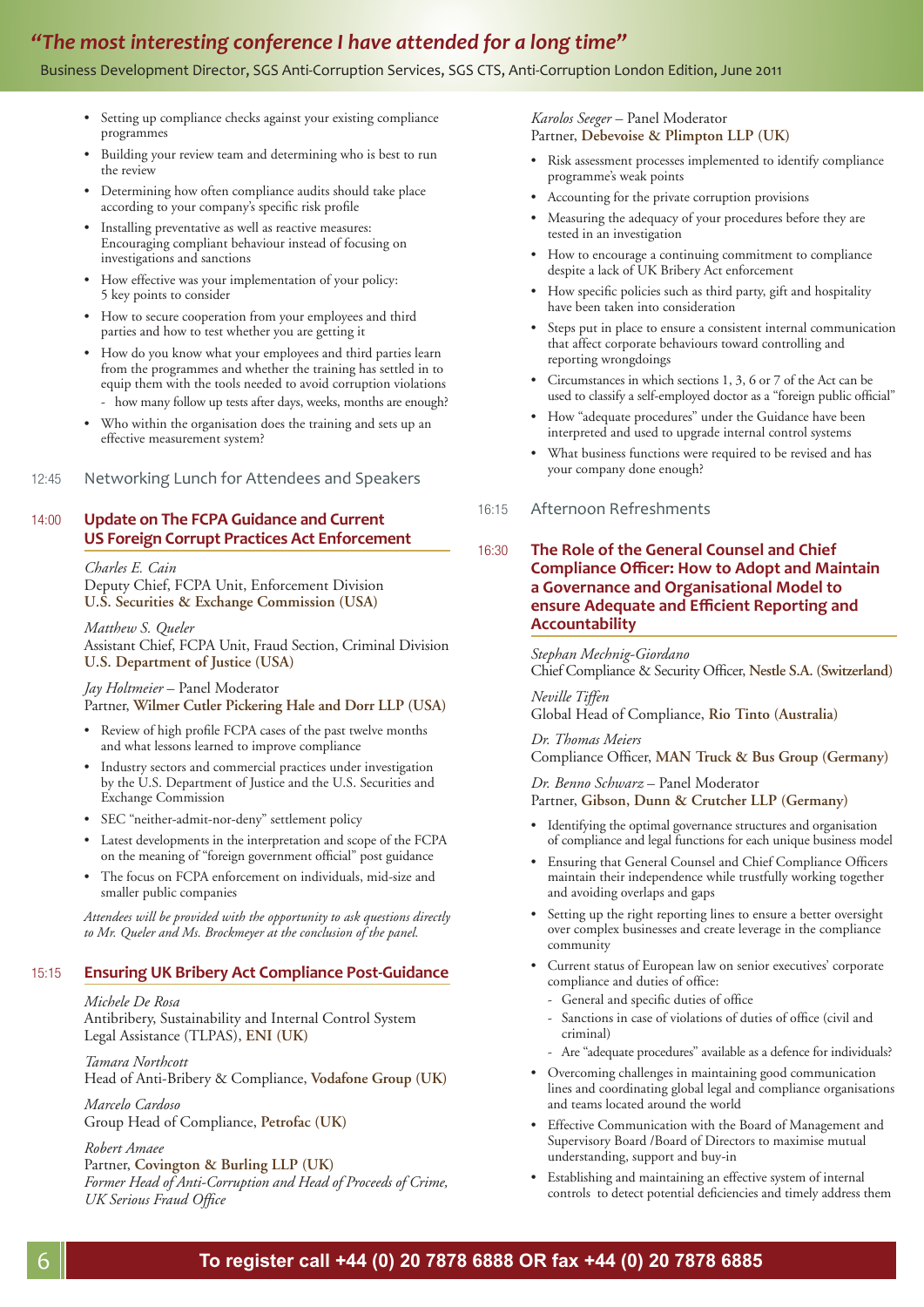## *"Informative and factual"*

#### Head – Industrial Projects, DHL Global Forwarding, Anti-Corruption London Edition, June 2011

- D&O coverage present market terms and conditions, what is covered what is waived?
	- Whistle-blower bounty programs and its impact on current reporting systems

#### 17:15 **Auditing Your Compliance Management Systems to Support Your Compliance Initiatives**

#### *Dr. Stefan Heissner*

Managing Partner − Fraud Investigation & Dispute Services **Ernst & Young GmbH (Germany)** 

*Prof. Dr. Stephan Grüninger*  Wissenschaftlicher Direktor **Konstanz Institut für Corporate Governance (Germany)**

*Markus S. Rieder*  Co-Managing Partner, **Shearman & Sterling LLP (Germany)** 

- Determining what your compliance management systems needs to accomplish
- Why and when should you audit your CMS according to audit standards in Germany and globally?
- Defining the scope of the audit
	- what it is and what it isn't?
	- what is audited and what isn't?
- Assigning responsibilities who should conduct the audit: lawyers vs. accountants; internal auditors vs. external auditors
- What is an adequate level of audit to express a reliable opinion on the company's system?
- how many business units are subject to the audit?
- amount of samples
- what tests are required to substantiate evidence collection?
- What does auditing a "compliance culture" entails and how to achieve it

#### 18:15 Conference Adjourns



## Main Conference – Day Two | Wednesday, 30<sup>th</sup> January 2013

**FOCUS ON RUSSIA & CIS**

**CUS ON RUSSIA &** 

CIS

#### 8:30 **Opening Remarks from the Conference Co-Chairs**

#### 8:45 **Uncovering Corruption Risks in Joint Ventures in Asia: How to Minimise your Exposure and Maintain an Eff ective Controls**

#### *Gaurav Jabulee*  Senior Counsel – Asia, **Texas Instruments (India)**

#### *Scott Lane*

CEO & Principal – Advisory, Corporate Strategy & Development

**The Red Flag Group (Hong Kong)**

- What is the current status of Asian anti-corruption laws: How vigorously are they enforced against foreign vs. local business?
- Contrasting the practical implications of the anti-corruption laws on foreign companies operating in the regions
- What are the attributable social reasons for corruption in the regions
	- anticipating specific risk areas
	- reducing the risk of being asked for a bribe in the first place
- What are the standards/benchmarks for testing third parties
- Selecting appropriate joint venture partners: Conducting a risk inventory by examining ownership structures, qualifications, social and political connections and financial links
- Navigating 50/50 joint ventures: Maintaining control of the operations as well as compliance
	- Negotiating controls over compliance
	- Establishing strong financial controls: Finding a strong CFO for the JV partnership
- Competing with companies for contracts internationally

#### 9:45 **How to Localise Your Global Anti-Corruption Eff orts for your Russia and CIS Operations**

*Diyas Assanov* Regional Compliance Officer, Siemens LLC (Russia)

*Inga Saltykova* Chief Compliance Officer, Russia and CIS **General Electric (Russia)**

- Corruption schemes unique to Russia and business practices that may trigger violations under international anti-corruption legislation
- Building a compliance system based on actual physical checks and not trust
	- involving persons with knowledge of local language, customs and non-verbal cues
	- installing whistleblower systems in a culture which is against the notion
- Defining how much control you should retain over operations led by third parties – striking a balance between too much and not enough
- How to conduct due diligence on your distributors and act on findings of wrongdoing to satisfy competition authorities
- Training local staff to detect red flags: offshore companies, large payments to small businesses, faked invoices for goods/services
- Why a dedicated compliance manager in the region is vital to the success of your compliance programme
- Identifying common schemes employed to evade internal controls
- Monitoring employee relationships with third party providers or contractors
- Preventative measures companies can use to minimise corruption risks in daily interactions with agency officials
- 10:45 Morning Refreshments

#### 11:00 **Overcoming Data Protection Challenges when Documenting and Recording Compliance Matters and Conducting Cross-Border Investigations**

*Dr Stefan Hanloser* Corporate Privacy & Data Protection Officer **Allianz Global Investors AG (Germany)**

*Oliver Weiss* Senior Legal Counsel & Syndic **Hitachi Data Systems (Germany)**

FOCUS ON ASIA **FOCUS ON ASIA**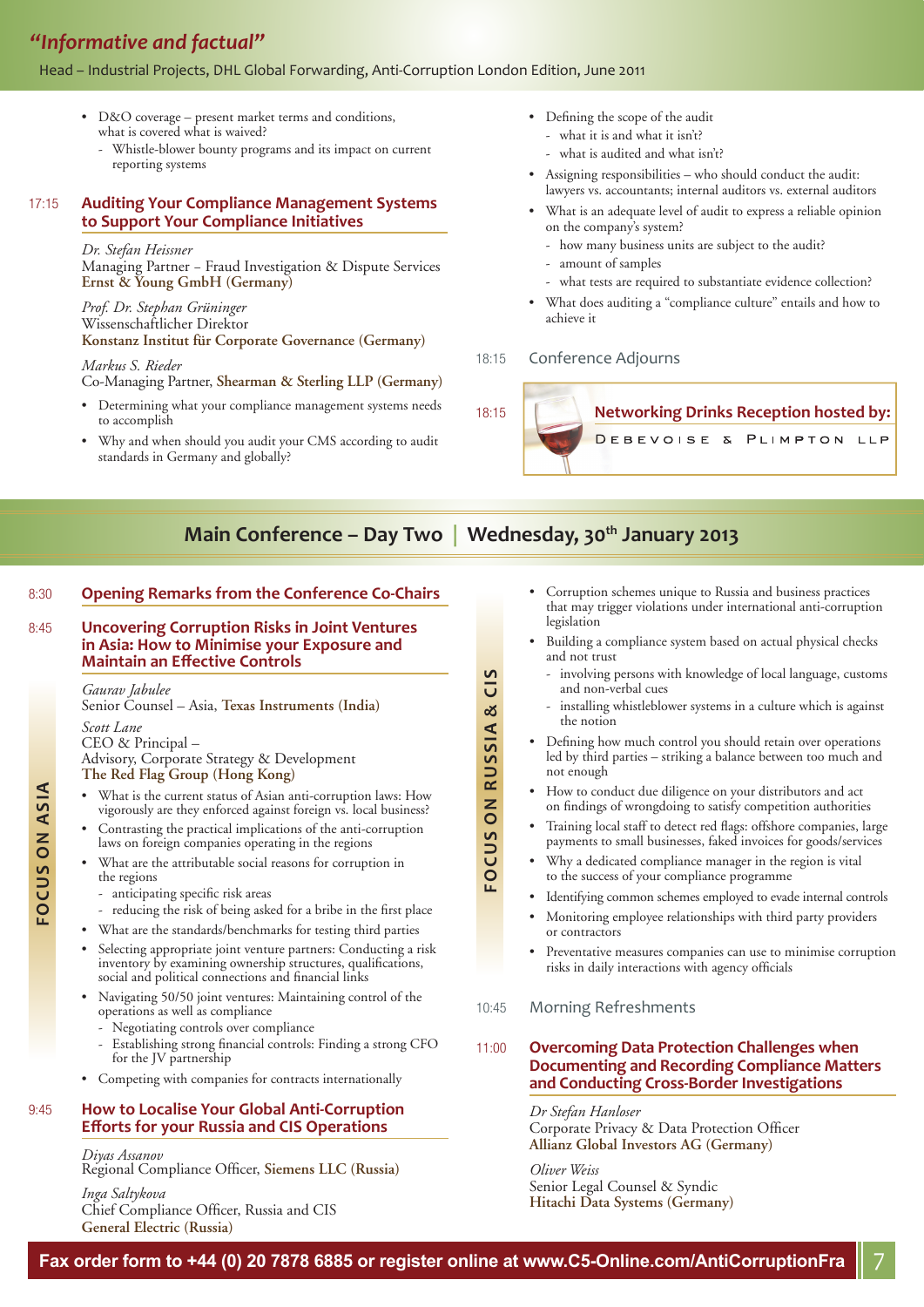### *"Very competent and experienced speakers"*

#### Project Manager, Novo Nordisk A/S, European Anti-Corruption in Frankfurt

- What is "personal data"?
	- definition of "crime" under legislation allowing access to data
	- under which circumstances can you access personal data?
	- status of emails
- Restrictions on collection, storage and use of personal data
- At what point should the person be informed of access to their personal data?
- How to manage piecemeal and conflicting regulations and case law on data protection across Europe
- Solving the dilemma between data protection and anti-corruption compliance requirements
- How whistle blowing systems must operate in conjunction with data protection laws
- Where the US and the European approach to collecting evidence clash
- Communicating the restrictions to US or other foreign persons not subject to the same Strict EU restrictions
- How to question potential third parties, partners or clients: How far can you go?
- How to manage data protection in a multi-jurisdictional matter
- Impact of cloud computing on data protection provisions
- Complying with specific limitations under German data protection provisions in the context of internal investigations
- Obtaining approvals from and complying with required notifications to local Data Protection Authorities (DPAs)
- The importance of balancing the rights of individuals with the protection of the company under EU legislation

#### 11:45 **Building the Defence: Contrasting Multi-Jurisdictional Defence Strategies Against Bribery and Corruption Allegations**

*William Sullivan, Jr.*  Partner, **Pillsbury Winthrop Shaw Pittman LLP (USA)**

*Federico Busatta* Partner, **Gianni, Origoni, Grippo, Cappelli & Partners (Italy)**

*Tom Epps* Partner, **Hickman and Rose (UK)**

#### *Dr. Rolf Trittmann* Partner, Freshfields Bruckhaus Deringer (Germany)

- Practical steps your company or client can take to plan a defence strategy and smoothly manage a case
	- defending the companies
	- defending individuals
- Varying approaches in responding to documents and other requests based on different jurisdictions
- When the circumstances dictate the search for separate counsel for individuals
- Sharing evidence with prosecutors what prosecutors typically expect and how far can you go without compromising your defence?
- Cooperation with prosecutors: What that means to your client? What is the scope and who defines it?
- Ensuring the confidentiality of the case
- Collecting your evidence how do you prove that an executive operated in good faith
- Preserving privilege
- Managing and preserving attorney-privilege
- Minimising downstream litigation exposure arising out of enforcement actions against individuals

13:00 Networking Lunch for Attendees and Speakers

### 14:15 **Impact of Dodd-Frank Whistle-Blower Provision on FCPA Enforcement in Light of The First Reward**

*Vincente L. Martinez* Director, Whistleblower Office, Commodity Futures **Trading Commission (USA)**

*Steven E. Fagell*  Partner, **Covington & Burling LLP (USA)**

#### 15:00 **Minimising the Risk of Books and Records Violations: How to Maintain Adequate Anti-Corruption Internal Controls**

*Caroline Visser* Vice-President – Global Head Fraud and Compliance Services, Philips Internal Audit **Philips International (The Netherlands)**

*Cheryl Scarboro* Partner, **Simpson Thacher & Bartlett LLP (USA)**

*Jonathan Middup* Partner, UK Head of Anti-Bribery and Corruption **Ernst & Young LLP**

- Defining "internal controls" relevant to international anti-corruption compliance
- Types of "books and records" violations: Examples of journal entries that have led to a violation
- How to avoid false or fraudulent entries on any book or record of your foreign subsidiaries that is ultimately consolidated for financial reporting purposes
- Typical hidden internal control gaps and how to spot them
- Key controls to detect questionable transactions what enforcement agencies will expect you to have in your files
- Streamlining and integrating payment systems to easily see where, why and how much money is being spent
- Document retention policies that work and those that do not
- What corporate card systems do you use to track and monitor entertainment expenses on behalf of government officials?
- Recognising the red flags in your paper trail
- The extent to which pre-approval requirements facilitate the follow through of the tracking process
- How to handle coding and expense accounts
- Encouraging greater and more transparent information sharing among the risk, operations, finance and corporate development function
- 16:00 Afternoon Refreshments

#### 16:15 **Tailoring Compliance Procedures for Mittelstand Companies to Minimise Rising Corruption Risk Exposure in International Business Operations**

#### *Inken Brand*

Senior Counsel Compliance, Legal Department Drägerwerk **AG & Co. KGaA (Germany)**

#### *Meinhard Remberg*

Executive Vice President, Senior Vice President Taxes – Internal Auditing – Compliance, **SMS GmbH (Germany)**

*Mid-sized German companies, called Mittelstand, represent 80% of the world's medium-sized market leaders and have made Germany "the world's largest goods exporter after China despite high labour costs and a strong euro." Exporting to high risk markets expose these companies – that are family run or owned in majority – to corruption risks as larger companies. Hear from real-life practices on how to assess the risks and put in place a mechanism of control for companies that operate traditionally with a management style which favours trust, ethical and social factors to thrive but is less driven on controls.* 

# **To register call +44 (0) 20 7878 6888 OR fax +44 (0) 20 7878 6885** 8 **To register call +44 (0) 20 7878 6888 OR fax +44 (0) 20 7878 6885**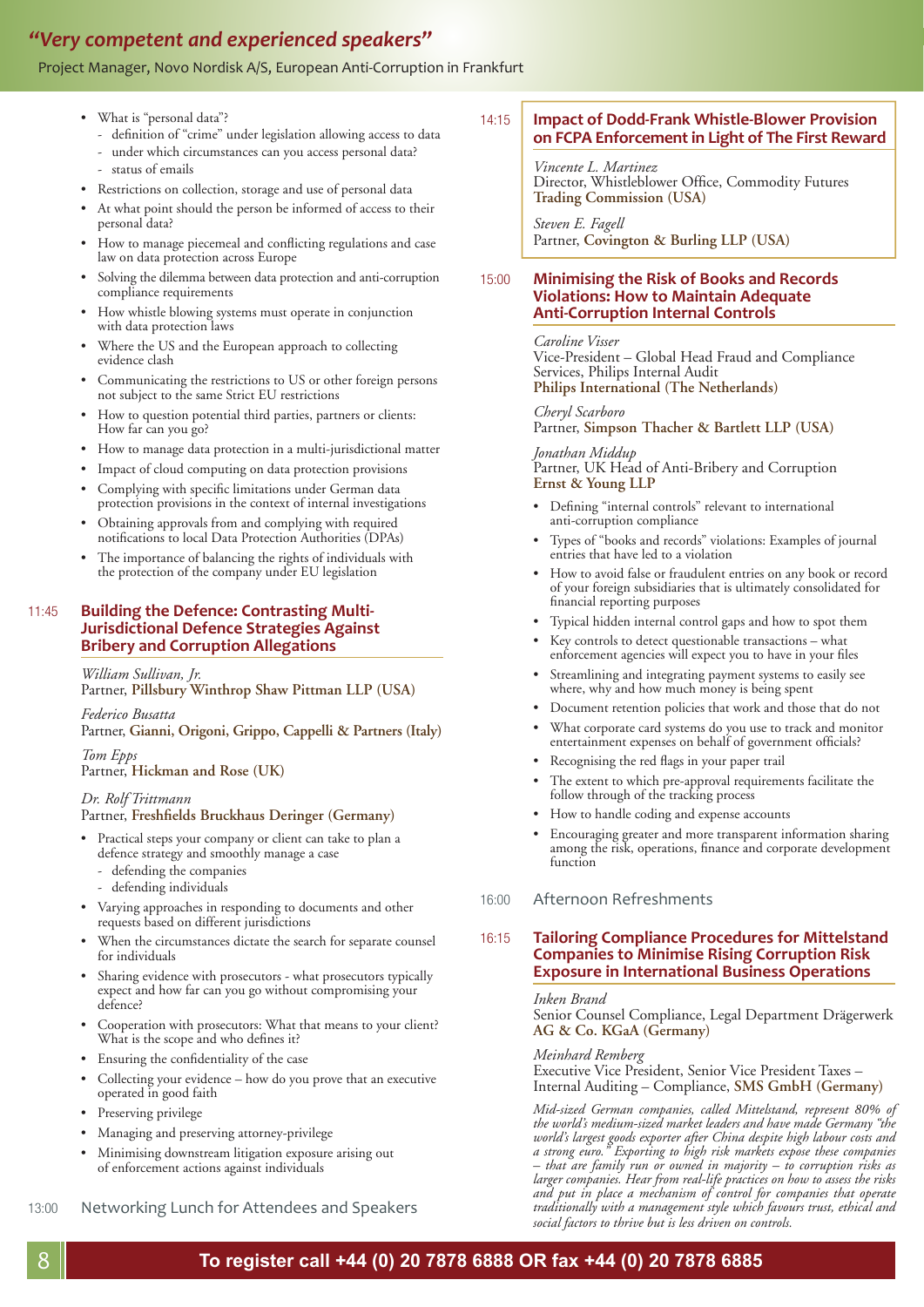# *"Very good conference. Probably the best for European coverage I have attended. The level of detail is exactly right".* Compliance Manager, Rolls Royce Plc, European Anti-Corruption in Frankfurt

- Understanding the business model and governance structures of mid-sized companies
- Assessing the compliance strengths of SMEs in high risk markets
- What is the ideal compliance programme for a mid-sized company that mitigates corruption risks
- What is reasonable to expect from a Mittelstand company in terms of anti-corruption compliance?
- Effective ways to communicate compliance requirements and awareness
- Meeting compliance requests from larger companies when engaging in business relationship as part of a supply chain
- 16:45 Chair's Closing Remarks and Conference Ends
	- *(\*) Denotes speakers invited*

### **Post-Conference Interactive Working Groups | Thursday, 31st January 2013**

### **9:30 – 12:30** C **Mock Internal Investigations: Practical Insights on How to Eff ectively Manage the Internal Processes and Handle the Communication with all Relevant Internal and External Stakeholders**

#### *Dr. Benno Schwarz*

Partner, **Gibson, Dunn & Crutcher LLP (Germany)**

*Robert Wieck* Forensic Audit Senior Manager, EMEA **Oracle Corporation (Romania)**

#### *Karen Moore* Director of Compliance **Philip Morris International (Switzerland)**

#### *Christoph Schlossarek*

Head of Corporate Forensics, **Metro Group (Germany)**

*The participants of this interactive session will be presented and handed*  out a mock case file with summary materials describing a complex *international case involving the typical fact patterns that are underlying prominent corruption cases brought in recent years by the SEC/DOJ, the SFO and the German Prosecutor's Office.* 

In an interactive session the participants will be assigned roles of one of *the typical stakeholders that are at some stage involved in an internal investigation: The Division Head in charge of a certain Region or*  Sector, the General Counsel, the Chief Compliance Officer, Members *of the Management Board, the Chairman of the Audit Committee, the external legal counsel and the company's auditor.* 

*Coached by the leaders of the workshop who are experts in the different aspects of an internal investigation, the participants will independently develop their strategy and plan to address the issues presented by the matter, prepare appropriate instructions to be given in the course of the internal investigation, and discuss their communication with the respective other stakeholders.*

*In a joint session with all participants, the status of the matter and the fi ndings will be assessed with the goal to determine the company's next steps in view of a self-disclosure to the appropriate regulator, a disclosure in one of the company's public fi lings or a remediation of the matter without disclosure. The joint session will be handled by the participants and moderated by the leaders of the work shop giving focused practical guidance on best practices and lessons learnt from past experience with the various regulators in the U.S., U.K and Germany.*

*Topics that will be covered by this work shop include:*

- Identifying the Appropriate Scope of an Investigation
- Creating and Maintaining Privilege
- **Ensuring Forensic Defensibility**
- Identification, Preservation and Collection Sources of Evidence
- Workflow and timing of a document collection and review exercise
- Data Protection: Legislative & Contractual Framework
- Aligning Interested Parties (Works Council, Data Protection Officer, etc.)
- Concluding the Investigation
- Delivery of information to various stakeholders (Management Board, Board of Directors, Audit Committee, Shareholders/ Investors, Regulators)
- Self-reporting to regulators/prosecution agencies

### **13:30 – 17:00** D **Designing, Implementing and Monitoring a Robust Gifts, Hospitality and Facilitation Payments Policy: Taking Compliance off the Paper and Ensuring its Adherence on the Ground**

#### *Veronique d'Adhemar* Global Director, Compliance Field Operations **SAP (France)**

#### *Edoardo Lazzarini*

European Compliance Officer, Vice President **Biomet (Italy)**

*This interactive and practical working group session will go beyond high level understanding of the FCPA, the UK bribery act, the German laws and other anti-corruption laws to identify concrete tools and tactics for avoiding the pitfalls presented by gift giving, entertainment and hospitality. Attendees will receive practical guidance on how to create a robust and culturally sensitive and credible approach to gifts, travel and entertainment. This workshop will include an interactive session on how to decide, document, and review decisions relating to the gifts, travel and entertainment, including:*

- The status of a facilitation payment under UK, US and European anti-corruption legislation
- What are the essential points of the Hospitality Guideline?
	- specific rules for "wining and dining" and invitations to events
	- how should this guide be used to shape policies for global operations?
- Best practice examples for scholarships, sponsorships and events
- Getting through road blocks in Africa
- Payment requests for communities in the oil and gas sector
- Satisfying local militia or bandits' demands
- Handling payments requested under duress: Protection payments
- Drafting a global compliance policy which can account for cultural nuances which may exist in certain regional business operations
	- practical solutions for ensuring that the policy is implemented on the ground whilst acknowledging certain business realities in specific regions
- Case scenario: Status of sponsorship of a company which receives government grants – is this an improper payment?
	- what is the impact if the sponsorship results in a business relationship  $6 - 12$  months later?
- How realistic is it to expect implementation of a global gifts and payments policy in all areas of the world?

### *"Very interesting conference. I will recommend it to my colleagues".*

Legal Counsel, Glencore International, European Anti-Corruption in Frankfurt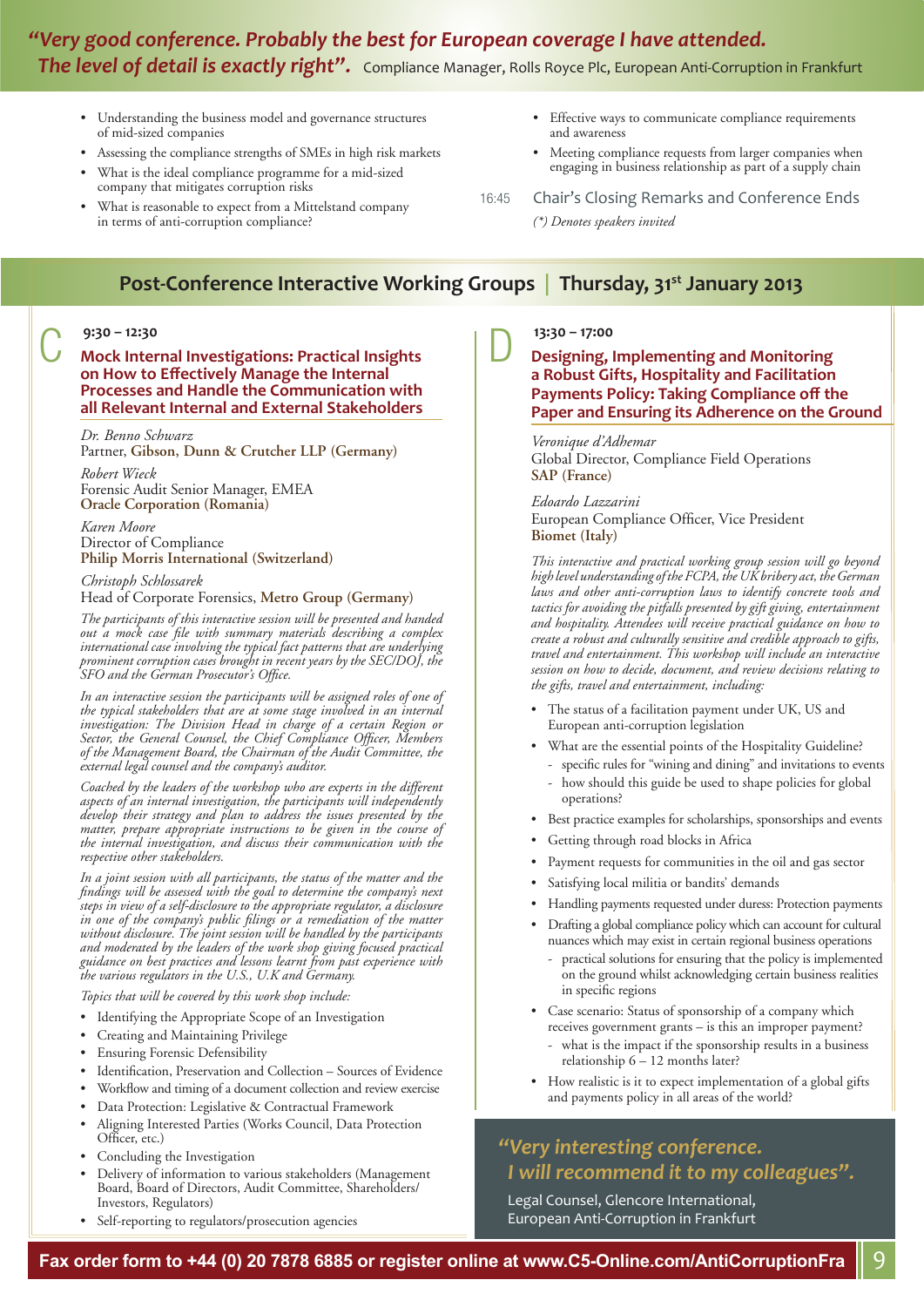### **SPONSORS**

#### **LEAD SPONSOR**

#### $E$  ERNST & YOUNG **Quality In Everything We Do**

Dealing with complex issues of fraud, regulatory compliance and business disputes can detract from efforts to achieve your company's potential. Better management of fraud risk and compliance exposure is a critical business priority – no matter the industry sector. Our more than 1,000 fraud investigation and dispute professionals around the world

bring the analytical and technical skills needed to quickly and effectively conduct financial investigations, quantify economic damages and gather and analyze electronic evidence. Working closely with you and your legal advisors, we assemble the right multidisciplinary and culturally aligned team, and bring an objective approach and fresh perspective to these sensitive and contentious situations – wherever you are in the world. And because we understand that, to achieve your potential, you need a tailored service as much as consistent methodologies, we work to give you the benefit of our broad sector experience, our deep subject matter knowledge and the latest insights from our work worldwide. It's how **Ernst & Young** makes a difference. **www.ey.com**

#### **SUPPORTING SPONSORS**

#### **COVINGTON**

COVINGTON & BURLING LLF

**Covington & Burling LLP** maintains one of the world's leading Compliance and Securities Enforcement Practices. From its offices in Beijing, Brussels, London, New York, San Diego, San Francisco, Silicon

Valley and Washington, Covington & Burling lawyers have developed cutting edge compliance policies and programs for its clients. The firm's lawyers have also conducted gap analyses for leading companies in a variety of industries and taken the lead on many sensitive internal investigations globally.

### **GIBSON DUNN**

**Gibson Dunn** is one of the leading law firms advising multinational corporations

on anticorruption laws and requirements. Named the 2012 Litigation Department of the Year by The American Lawyer for an unprecedented second time and ranked among the leading White Collar firms in the U.S. and Germany by Chambers directory, we focus on significant internal investigations, interact daily with the regulators in the U.S. and Europe on ongoing and often high-profile anti-corruption enforcement activities, and assist in developing and implementing remedial actions related to government and internal investigations. www.gibsondunn.com<br> **LexisNexis** LexisNexis Business Information Solutions are and the political interest increased

#### **PREMIUM EXHIBITORS**

### **CRIGROUP**

**Corporate Research and Investigations LLC "CRI Group"** is a global supplier of investigative research, forensic accounting, integrity due diligence as well

as employee background screening services to some of the world's leading business organisations. Incorporated and Licensed by the Dubai International Financial Centre-DIFC, United Arab Emirates; CRI safeguards businesses by establishing the legal compliance, financial viability, and integrity levels of outside partners, suppliers, potential employees and customers seeking to affiliate with your business. CRI Group possess the ability to effectively pre-empt corporate crimes, undertake timely investigations of crimes and malpractices that can save corporations from huge potential losses and reputational damage. CRI Group maintains regional offices in UAE, Bahrain, Pakistan, Philippines, Kingdom of Saudi Arabia, Doha, Singapore and the United Kingdom.

### **GLOBAL SPONSORSHIP OPPORTUNITIES**

**C5** works closely with sponsors to create the perfect business development solution catered exclusively to the needs of any practice group, business line or corporation. With over 500 conferences held in Europe, Russia and the CIS, China, India, the US and Canada, **C5, ACI** and **CI** provide a diverse portfolio of first-class events tailored to the senior level executive.

For more information about this program or our global portfolio, please contact: **Ed Malkoun** on **+44 (0)20 7878 6973** or email **e.malkoun@C5-Online.com**



**WilmerHale** has more than 1,000 lawyers worldwide, with offi ces in 12 cities in the

United States, Europe and Asia. We have over 60 lawyers in Frankfurt and Berlin, offering a full range of legal advice to both domestic and foreign companies. WilmerHale is one of the leading law fi rms in Germany and the U.S. for anti-bribery compliance and internal investigations. We have longstanding experience in representing clients before Public Prosecutor's Offi ces and regulatory authorities in Germany, before the U.S. Securities and Exchange Commission (SEC) and the U.S. Department of Justice (DOJ) and with regard to the U.K. Bribery Act. **www.wilmerhale.com**

#### **ASSOCIATE SPONSOR NETWORKING FUNCTION SPONSOR**

#### DEBEVOISE & PLIMPTON LLP

Debevoise & Plimpton LLP is a leading international law firm, representing a wide range of clients in transactions and disputes around the world. Founded in 1931, the firm now has over 750 lawyer and offices in New York, Washington, D.C., London, Paris, Frankfurt, Moscow, Hong Kong and Shanghai. For more information, please visit our website at **www.debevoise.com**.



designed to help our customers generate increased value and protection for their organisation. Our leading products and services are used throughout the world and in virtually every

industry and area of business. We support our customers to protect their business reputation by conducting

comprehensive, cost effective due diligence and screening.

Know your customers, agents and suppliers better through enhanced due diligence and in-depth screening. We help companies meet their regulatory requirements for anti-money laundering, anti-bribery & corruption and sanctions checks. Conduct fast, efficient and extensive due diligence while maintaining key audit data and on-going monitoring.



**The Red Flag Group** is a leading independent corporate governance & compliance firm providing thought leadership at all levels to global enterprises. We have eight offices and offer our integrated services across the globe.

We assist companies in developing and maintaining efficient and effective corporate governance and compliance programmes and have a proven track record in providing integrity due diligence investigations in over 150 countries. Our technology solutions are leading edge – providing practical web-based solutions to manage compliance risks globally.

*"The content was very interesting and provided food for thought about ways to improve our compliance programme."* 

Senior Compliance Advisor, Marsh Inc., European Anti-Corruption in Frankfurt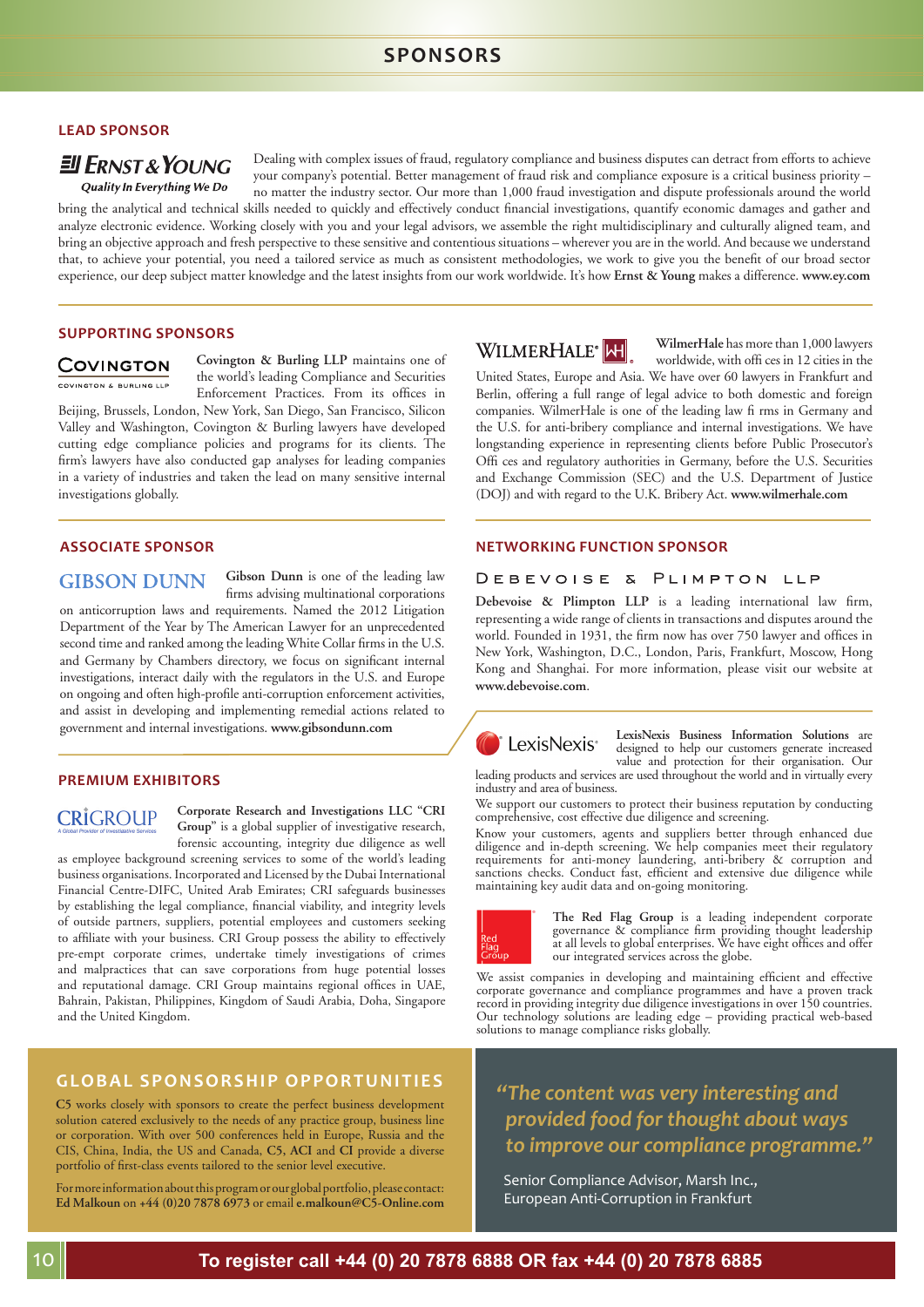### **DISTINGUISHED FACULTY**

#### **Conference Co-Chairs:**

*Dr. J.F. Hannes Meckel* General Counsel, **General Electric (Germany)** 

*Caroline Visser* Vice-President – Global Head Fraud and Compliance Services, Philips Internal Audit, **Philips International (The Netherlands)**

#### **Government Speakers:**

*Manfred Nötzel* **Chairman, Prosecution Office Munich I (Germany)**

*Dr. Christopher Wenzl* Senior Public Prosecutor, **Public Prosecutor's Office of Frankfurt am Main (Germany)**

*Cornelia Gädigk* Senior Public Prosecutor, **Public Prosecutor's Office of Hamburg (Germany)**

*Jean-Bernard Schmid* State Prosecutor, **Republic and Canton of Geneva (Switzerland)**

*François Badie* Head of Central Service for Prevention of Corruption, **Ministry of Justice (France)**

*Charles E. Cain* Deputy Chief, FCPA Unit, Enforcement Division, **U.S. Securities and Exchange Commission (USA)**

*Matthew S. Queler* Assistant Chief, FCPA Unit, Fraud Section, Criminal Division, **U.S. Department of Justice (USA)**

*Vincente L. Martinez* Director, Whistleblower Office, **Commodity Futures Trading Commission (USA)**

#### **Conference Faculty:**

*Robert Amaee* Partner, **Covington & Burling LLP (UK)** *Former Head of Anti-Corruption and Head of Proceeds of Crime UK Serious Fraud Office* 

*Karl Boonen* Senior Director Business Practices and Compliance EMEA & Canada, **Johnson & Johnson (Belgium)**  *Inken Brand*  Senior Counsel Compliance,

Legal Department, **Drägerwerk AG & Co. KGaA (Germany)** *Federico Busatta*

Partner, **Gianni, Origoni, Grippo, Cappelli & Partners (Italy)** 

*Marcelo Cardoso* Group Head of Compliance, **Petrofac (UK)** 

*Raja Chatterjee* Global Head – Anti-Corruption Group, **Morgan Stanley (USA)**

*Jeffrey Cottle* Group Legal Compliance Anti-Corruption and Trade, **BHP Billiton (UK)** 

*Veronique d'Adhemar* Global Director, Compliance Field Operations, **SAP (France)**

*Michele De Rosa* Antibribery, Sustainability and Internal Control System Legal Assistance (TLPAS), **ENI (UK)**

*Tom Epps* Partner, **Hickman and Rose (UK)** 

*Steven E. Fagell*  Partner, **Covington & Burling LLP (USA)**

*Cornelius Görts, LL.M.* Legal & Compliance, **Santander Consumer Bank AG**

*Georg Goesswein* Vice President, General Counsel Legal Affairs, IPR, Sales Export Policy, **Tognum AG (Germany)**

*Prof. Dr. Stephan Grüninger* Wissenschaftlicher Direktor, **Konstanz Institut für Corporate Governance (Germany)**

*Dr Stefan Hanloser* Corporate Privacy & Data Protection Officer, Allianz **Global Investors AG (Germany)**

*Andrew Hayward* Head of Ethics and Compliance, **Balfour Beatty plc (UK)** 

*Dr. Stefan Heissner* Managing Partner − Fraud Investigation & Dispute Services, **Ernst & Young GmbH (Germany)** 

*Jay Holtmeier* Partner, **Wilmer Cutler Pickering Hale and Dorr LLP (USA)**

*Gaurav Jabulee*  Senior Counsel – Asia, **Texas Instruments (India)**  *Dr. Philippe Kiehl*  Compliance Manager – Sales Region Northern and Southern Europe, Part Southern Europe (TXS), **MAN Truck & Bus AG (Germany)**

*Edoardo Lazzarini* European Compliance Officer, VP, **Biomet (Italy)**

*Dr. J.F. Hannes Meckel* General Counsel, **General Electric (Germany)**

*Scott Lane* CEO & Principal – Advisory Corporate Strategy & Development, **The Red Flag Group (Hong Kong)** 

*Stephan Mechnig-Giordano* Chief Compliance & Security Officer, **Nestle S.A. (Switzerland)**

*Dr. Thomas Meiers* Compliance Officer, MAN **Truck & Bus Group (Germany)**

*Pedro Montoya*  Chief Compliance Officer, **EADS (France)** 

*Karen Moore* Director of Compliance, **Philip Morris International (Switzerland)**

*Jonathan Middup* Partner, UK Head of Anti-Bribery and Corruption, **Ernst & Young LLP**

*Tamara Northcott* Head of Anti-Bribery & Compliance, **Vodafone Group (UK)**

*Meinhard Remberg* Executive Vice President Senior Vice President Taxes – Internal Auditing – Compliance **SMS GmbH (Germany)**

*Markus S. Rieder*  Co-Managing Partner, **Shearman & Sterling LLP (Germany)** 

*Inga Saltykova* Chief Compliance Officer, Russia and CIS, **General Electric (Russia)**

*Cheryl Scarboro* Partner, **Simpson Thacher & Bartlett LLP (USA)**

*Christoph Schlossarek* Head of Corporate Forensics, **Metro Group (Germany)**

*Dr. Martin Schulte, LLM* Head of Capital Markets, Solicitor of England & Wales, **Association of Foreign Banks in Germany (Germany)**

*Dr. Benno Schwarz* Partner, **Gibson, Dunn & Crutcher LLP (Germany)**

*Karolos Seeger*  Partner, **Debevoise & Plimpton LLP (UK)**

*John Smart* Partner, Head of Fraud Investigation and Dispute Services, **Ernst & Young LLP (UK)** 

*Patrick Späth* Counsel, **WilmerHale (Germany)**

*Dr. Roland Steinmeyer* Partner & Co-Chair, German Corporate Practice Group **Wilmer Cutler Pickering Hale and Dorr LLP (Germany)**

*William Sullivan, Jr.*  Partner, **Pillsbury Winthrop Shaw Pittman LLP (USA)**

*Neville Tiffen* Global Head of Compliance, **Rio Tinto (Australia)**

*Dr. Rolf Trittmann* Partner, Freshfields Bruckhaus **Deringer (Germany)**

*Caroline Visser* Vice-President – Global Head Fraud and Compliance Services, Philips Internal Audit, **Philips International (The Netherlands)**

*David Walters* Division Counsel, Global Anti-Corruption and Product Protection, Legal Regulatory and Compliance, **Abbott (USA)**

*Antonie Wauschkuhn* Head of Compliance Discipline & Integrity, **Siemens AG (Germany)**

*Oliver Weiss* Senior Legal Counsel & Syndic, **Hitachi Data Systems (Germany)**

*Robert Wieck* Forensic Audit Senior Manager, EMEA, **Oracle Corporation (Romania)**

©C5, 2012